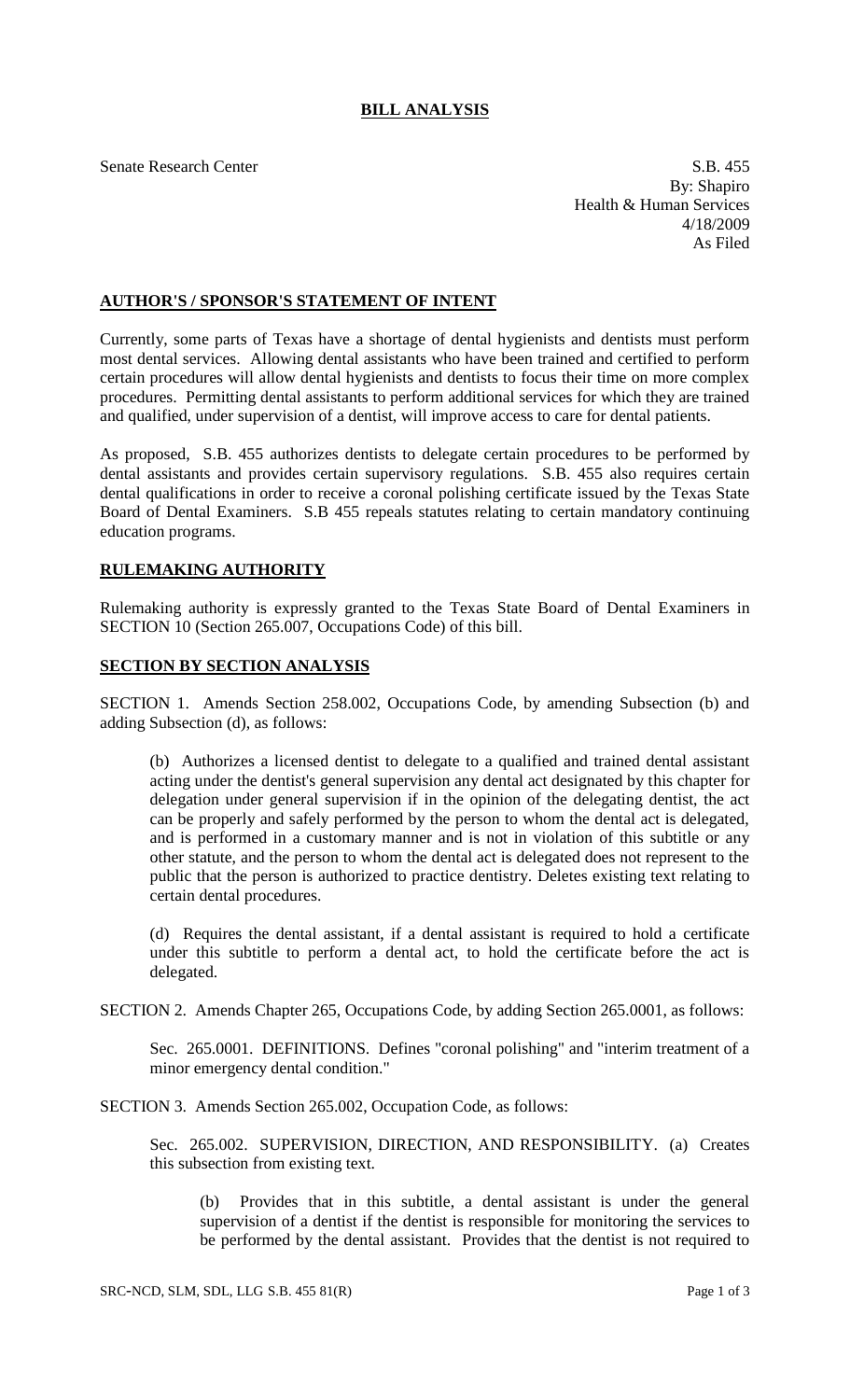be physically present in the dental office when the dental assistant performs a delegated dental act under general supervision.

SECTION 4. Amends Section 265.003, Occupation Code, as follows:

Sec. 265.003. PERMITTED DUTIES. (a) Authorizes a dental assistant who is not professionally licensed to be employed by and work in the office of a licensed and practicing dentist and to perform one or more delegated dental acts under the direct supervision, direction, and responsibility of the dentist, including application of a pit and fissure sealant, if the dental assistant is certified to apply a pit and fissure sealant under Section 265.004; coronal polishing, if the dental assistant is certified to perform coronal polishing under Section 265.006; and application of fluoride varnish.

(b) Authorizes a dental assistant who is not professionally licensed to be employed by and work in the office of a licensed and practicing dentist, and to perform certain delegated dental acts under the general supervision, direction, and responsibility of the dentist, including making dental x-rays in compliance with Section 265.005 (X-Ray Certificate), or providing interim treatment of a minor emergency dental condition to an existing patient of the treating dentist, if the treating dentist delegates the procedure orally or in writing before the dental assistant performs the procedure. Deletes existing text relating to certain conditions that must be met before a dental assistant is authorized to apply a pit and fissure sealant.

(c) Provides that the dental acts permitted under this section are not considered to be the practice of dental hygiene as described by Section 262.002 (Practice of Dental Hygiene).

SECTION 5. Amends Section 265.004(b), Occupations Code, to require an applicant, to qualify for a certificate, to have at least two years experience as a dental assistant and to have successfully completed a minimum of eight, rather than 16, hours of clinical and didactic education in pit and fissure sealants taken through an accredited dental hygiene program or a dental assisting program accredited by the Commission on Dental Accreditation of the American Dental Association (commission) and approved by the Texas State Board of Dental Examiners (TSBDE).

SECTION 6. Amends Chapter 265, Occupations Code, by adding Section 265.006, as follows:

Sec. 265.006. CORONAL POLISHING CERTIFICATE. (a) Requires TSBDE to issue a coronal polishing certificate to a dental assistant who qualifies under this section.

(b) Requires an applicant, to qualify for a coronal polishing certificate, to have at least two years experience as a dental assistant and:

(1) have successfully completed at least eight hours of clinical and didactic education in coronal polishing taken through a dental assisting program accredited by the commission and approved by TSBDE that includes certain courses on coronal polishing, among other requirements; or

(2) present proof to TSBDE that the assistant has graduated from a dental assisting program accredited by the commission and approved by TSBDE that includes specific didactic course work and clinical training, or received certification of completion of the requirements specified by the Dental Assisting National Board and approved by TSBDE.

SECTION 7. Amends Chapter 265, Occupations Code, by adding Section 265.007, as follows:

Sec. 265.007. CONTINUING EDUCATION FOR CERTIFICATE HOLDERS. (a) Requires a dental assistant, to renew a certificate issued under this chapter, to complete at least six hours, but not more than 12 hours, of continuing education each year in areas